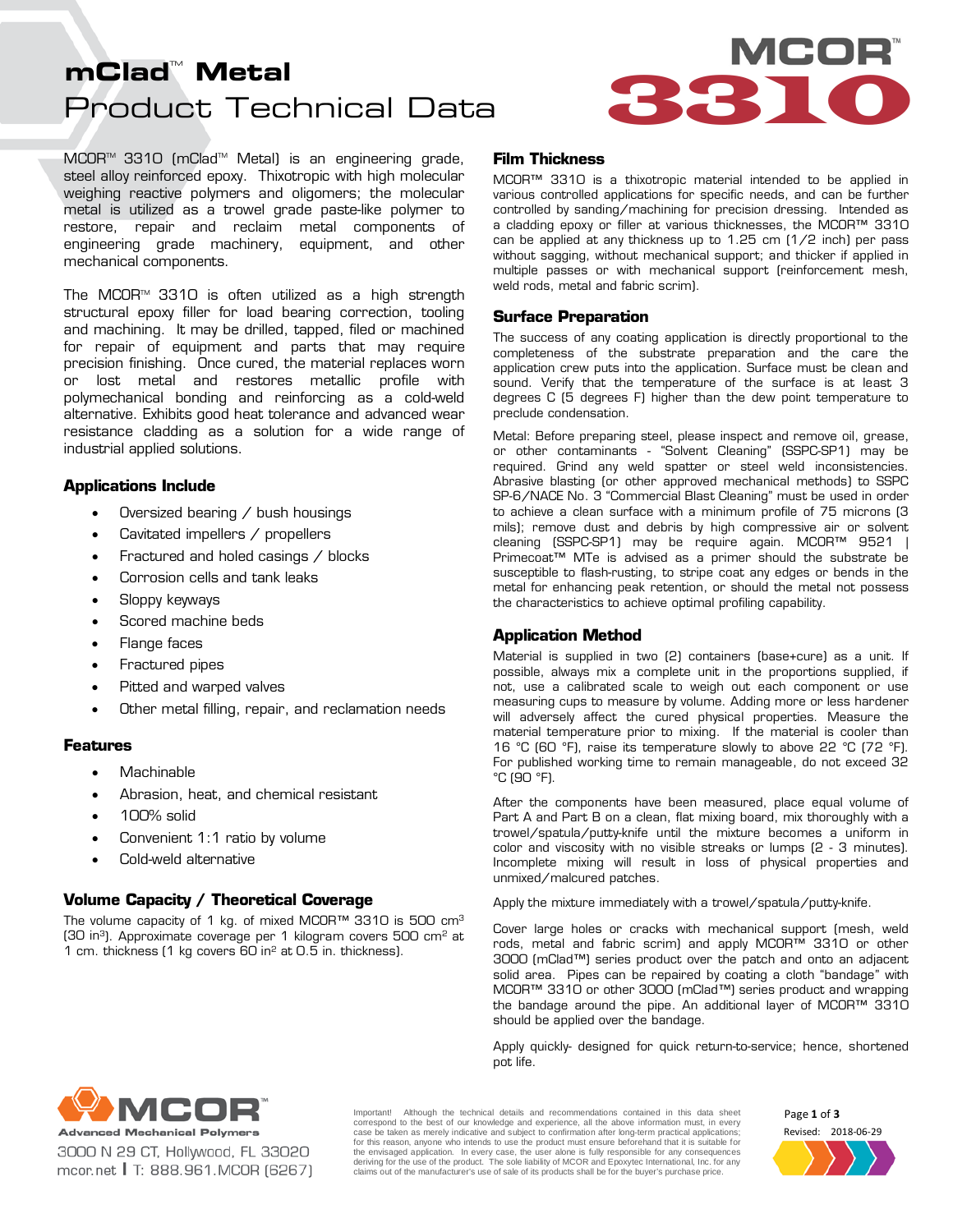# Product Technical Data **mClad™ Metal**



# **Packaging & Color**

A unit is a two-component (base+cure)

- MCOR™ 3310 is available in:
	- Dark Grey (DGY)

# **Thinning**

Thin with MCOR™ 9001 | #1 Reduction not to exceed 2% by volume.

# **Storage & Handling**

Shelf life: 36 months, sealed.

Store in a dry area away from direct sunlight.

The material should be conditioned to between 24 ºC (75 ºF) and 35 ºC (95 ºF) before use.

Clean tools with MCOR™ 9015 | #5 Cut & Clean.

# **Safety**

Consult Safety Data Sheet (SDS) for all material safety information.

| Technical Properties                 |                         |                                    |                   |         |  |  |  |
|--------------------------------------|-------------------------|------------------------------------|-------------------|---------|--|--|--|
| <b>General</b>                       |                         |                                    |                   |         |  |  |  |
| Type:                                | Thixotropic Metal Epoxy | Mixing ratio (by weight):          |                   | 1:1     |  |  |  |
| <b>Base component (consistency):</b> | Paste                   | Mixing ratio (by volume):          |                   | 1:1     |  |  |  |
| <b>Base component (color):</b>       | Dark grey               | Solids by volume:                  | ASTM D2697        | 100%    |  |  |  |
| Solidified component (consistency):  | Paste                   | Solvents (VOC) by volume:          | <b>ASTM D2697</b> | O%      |  |  |  |
| Solidified component (color):        | Grey                    | Pot life (200q mass $@$ 20 $°C$ ): |                   | 20 min. |  |  |  |
| Finish:                              | Matte                   |                                    |                   |         |  |  |  |
|                                      |                         |                                    |                   |         |  |  |  |
| ______                               |                         |                                    |                   |         |  |  |  |

| <b>Curing Table</b> |                                                             |                      |               |                      |                      |                      |               |                |
|---------------------|-------------------------------------------------------------|----------------------|---------------|----------------------|----------------------|----------------------|---------------|----------------|
|                     | <b>TEMPERATURE</b>                                          | 41 °F (5 °C)         | 50 °F (10 °C) | 59°F $(15^{\circ}C)$ | 68 °F (20 °C)        | 77°F (25°C)          | 86 °F (30 °C) | 150 °F (65 °C) |
|                     | Use involving no loading<br>(min.)                          | $\underline{16}$ hrs | $13$ hrs      | $\underline{10}$ hrs | $8$ hrs              | $6$ hrs              | 4 hrs         | $0.6$ hrs      |
|                     | Machining and/or light<br>loading (min.)                    | 18 hrs               | $14$ hrs      | $12$ hrs             | $\underline{10}$ hrs | $8$ hrs              | 5 hrs         | $0.6$ hrs      |
|                     | Full electrical,<br>mechanical or<br>thermal loading (min.) | 36 hrs               | 30 hrs        | $24$ hrs             | $18$ hrs             | $\underline{16}$ hrs | <u>14</u> hrs | $4$ hrs        |
|                     | Immersion in chemicals (min.)                               | $-36$ hrs            | 30 hrs        | $24$ hrs             | $18$ hrs             | $16$ hrs             | $14$ hrs      | 6 hrs          |

### **Adhesion**

### **Tensile adhesion (pull-off bond strength)**

In accordance with ASTM D4541/ISO 4624, the pull off strength from abrasive blasted steel yields on average:

19.36 MPa (2,810 psi)

# **Hardness**

### **Shore D**

In accordance with ASTM D2240, typical values will yield: 88

### **Barcol**

In accordance with ASTM D2583, typical values will yield: 87



3000 N 29 CT, Hollywood, FL 33020 mcor.net | T: 888.961.MCOR (6267) Important! Although the technical details and recommendations contained in this data sheet correspond to the best of our knowledge and experience, all the above information must, in every case be taken as merely indicative and subject to confirmation after long-term practical applications; for this reason, anyone who intends to use the product must ensure beforehand that it is suitable for the envisaged application. In every case, the user alone is fully responsible for any consequences<br>deriving for the use of the product. The sole liability of MCOR and Epoxytec International, Inc. for any claims out of the manufacturer's use of sale of its products shall be for the buyer's purchase price.

Revised: 2018-06-29 Page **2** of **3**